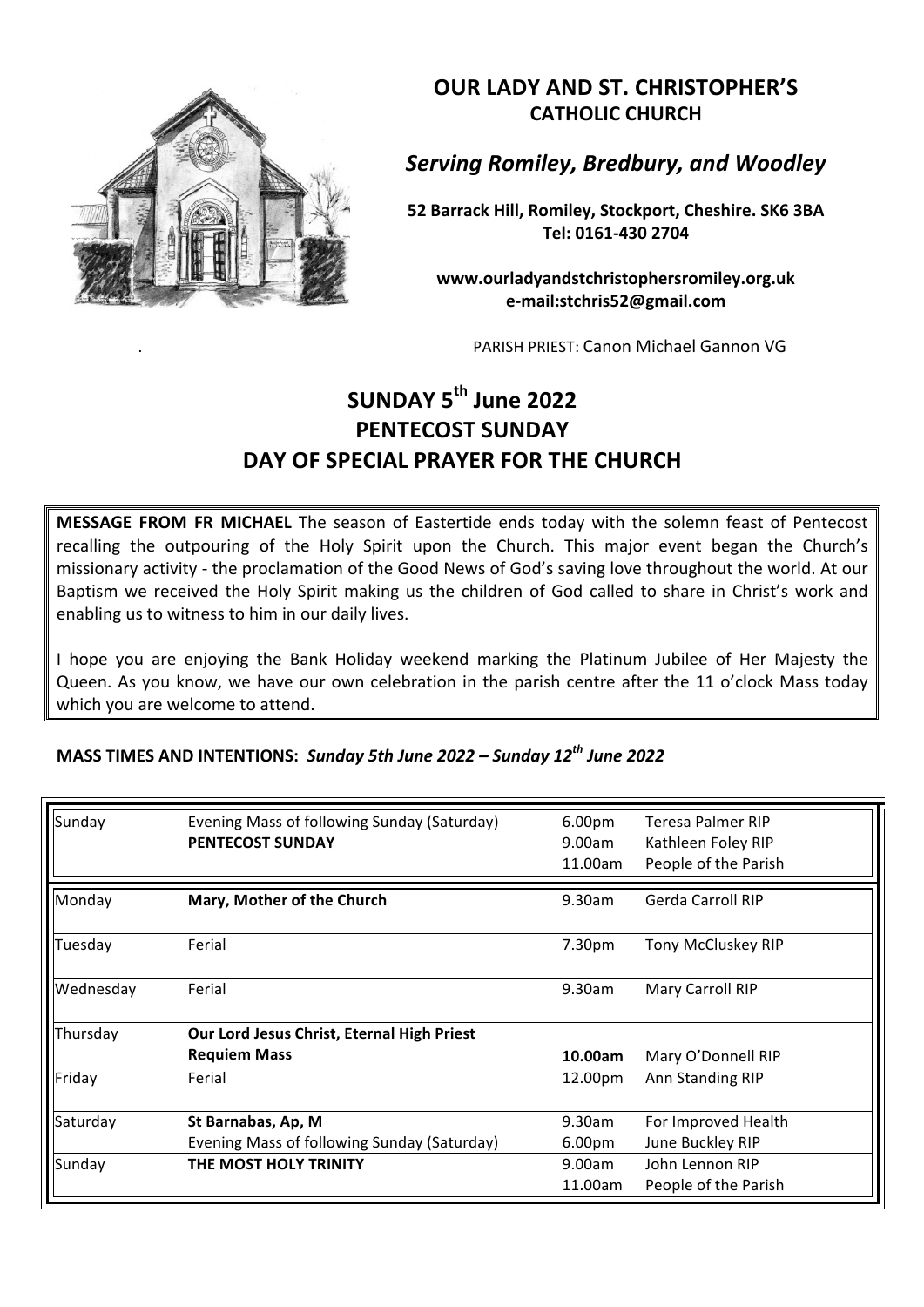**THE SICK AND HOUSEBOUND:** Christine Beswick, Hillary Rustage, Kieran O'Brien, Lionel & Jenny Rawlings, Matthew Norman, Jadar Jones, Michael Christie, Wilfred Hartley, Mandy Keane, Joyce Osbourne, Michael O'Sullivan, Bob Parker, Katelyn Reilly, Margaret Smith, Amy Harris, Elizabeth Brown, Bridget Robertson, Valerie Gahan, Marina Hernandez, Joshua Goddard, Eamon Curran, Pat Duggan, Ruth Grace Crosby, Howard Moore, Eileen Bush, Pat Stewart, Sheila Murphy, Kath Longden, Michael Sainsbury, Kathleen Zwierink, Moira McNeill, John Bardsley, Isaac Saed Iqbal, Simon Wright, Margaret Schofield, Margaret Wooliscroft, Winifred Corrigan, Mark Sorrell, Rory Ireland, Samuel Minnis, Brian Murphy, Helen Bridge. We commend them to the prayers of Our Lady & St Christopher.

**RECENTLY DECEASED** Please pray for the happy repose of the souls of Sonia Faure and Joan Donald who died recently. May they rest in peace. Please also pray for their families at this time.

**ANNIVERSARIES** Please remember to pray for those whose anniversaries occur at this time: Anthony Castle, Charles Fitzpatrick, Shelagh Hadfield, Joseph McCluskey, Elizabeth Crompton, Miguel Pavon, Brian Hart, James Cannon, William Dugdale, Barbara Law, George Collinge, Vincent Cook, Amy O'Donnell, Gertrude Cunningham.

**PLEASE NOTE** that Mass on Thursday is at 10.00am – a Requiem Mass for Mary O'Donnell RIP.

WE WELCOME INTO THE FAMILY OF THE CHURCH Freddie Ellis Moseley who was baptised recently.

**PARISH LIVE STREAM Please go to www.churchservices.tv/romiley** 

**SUNDAY READINGS** for Pentecost Sunday: Acts 2: 1-11, 1 Corinthians 12; 3-7, 12-13, John 20: 19-23.

**SACRAMENT OF RECONCILIATION** Saturday 5.15pm - 5.45pm, Sunday 10.20am - 10.45am. Please allow one minute after the previous penitent has left before entering the confessional.

**LADIES GUILD** meeting in the St Christopher Centre on Thursday June 9<sup>th</sup> at 7.30pm.

**200 CLUB WINNERS** Christine Fox, Mary Whiting, Kathleen Walker. Please collect your winnings from the small sacristy. Thank you.

**DAY OF REFLECTION - ST CHRISTOPHER CENTRE** On Saturday 25th June there will be a day of reflection on the progress being made with preparations for the International Synod of Bishops in 2023. The day will begin with Mass at 10.00am, followed by the opportunity to consider in more detail the Diocesan Synodal Report and the letter from Bishop Mark on his discernment thus far. Following the recommendation of the Bishop there will also be an opportunity to review the contribution of the Vatican II Constitution 'Lumen Gentium' to our understanding of the Church. Please bring a packed lunch, refreshments will be provided. The day will finish at 3.00pm. I hope that this will be of interest to parishioners and will help to inform the way ahead for us as a parish in responding to the Synod.

**HELP NEEDED!!** Parishioners are running an event called "Experience Church" for the children of St Christopher's, which will taker place over two days on Tuesday June  $14<sup>th</sup>$  and Wednesday June  $15<sup>th</sup>$ . The children come over from school a class at a time and circulate in small groups of round five activity stations  $-$  all to do with an aspect of church. Seven groups will be coming over and we would love for as many parishioners as possible to be involved! There are lot of different tasks  $-$  e.g. helping the children with activities on those two days, or helping in the coming weeks to prepare the activity materials (lots of cutting out!!) If you would like to be involved please contact Mary Hostler at maryhostler@hotmail.co.uk or ring 0161 430 3943. Thank you!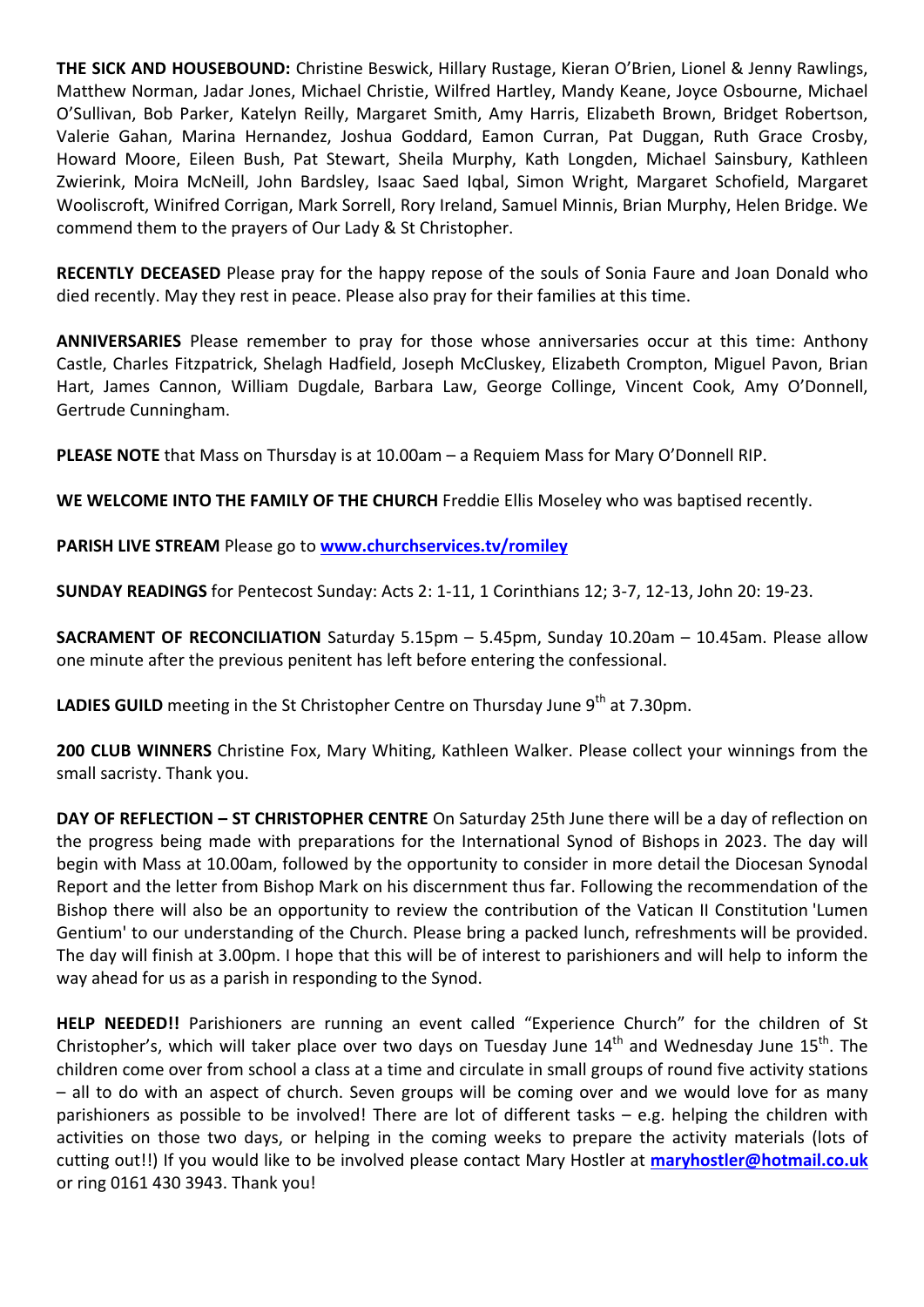**THE QUEEN'S PLATINUM JUBILEE CELEBRATION** Sunday 5<sup>th</sup> June from 12 noon. All are welcome to come and celebrate this occasion in the St Christopher Centre......drinks, strawberries, gateaux, etc.

**THE BISHOPS' CONFERENCE** has established that, at all Sunday Masses on 4-5 June 2022, each parish prays for Her Majesty the Queen to mark her Platinum Jubilee by including an intention in the Prayer of the Faithful and by reciting at the end of Mass (after the Prayer after Communion and before the Final Blessing) the Prayer for the Queen.

## **PRAYER FOR THE QUEEN**

**V/** O Lord, save Elizabeth, our Queen **R/** And hear us on the day we call upon you **V/** O Lord, hear my prayer. **R/** And let my cry come before you. **V/** The Lord be with you. **R/** And with your spirit.

Almighty God, we pray, that your servant Elizabeth, our Queen, who, by your providence has received the governance of this realm, may continue to grow in every virtue, that, imbued with your heavenly grace, she may be preserved from all that is harmful and evil and, being blessed with your favour may, with the royal family, come at last into your presence, through Christ, who is the way, the truth and the life and who lives and reigns with you in the unity of the Holy Spirit, God, for ever and ever. Amen.

**CONTACTLESS GIVING IN THE PARISH** A new Digital Collection Plate contactless terminal has been installed near the church entrance for those who would like to make their weekly offering in this way. If you wish to use this method, simply choose the amount and tap the reader with your card or insert it if instructed to do so.

**FAMILY TREASURE HUNT WITH PRIZES!!** Two described routes, with clues are on sale after the Masses this weekend. These can be done as a family, on your own or in groups and are about 2 miles long around Woodley and Romiley. They can be done at any time before the closing date of Monday June 6th. There is a minimum donation of £1 per sheet...if you can provide the correct change this would be very welcome. Sheets will also be available through school. in the event of more than one correct sheet for each hunt, a draw will take place.

**PARISH QUIZ** – 17<sup>th</sup> JUNE Tickets for the fundraising Parish Quiz are on sale after the weekend Masses. Tickets are £10 each to include interval sandwiches, snacks, tea & coffee and team prizes. There will also be a raffle on the night and an opportunity to play "Higher or Lower" for a cash prize. Thank you for your support.

**EVERGREENS** - Wednesdays in the St Christopher Centre from 1.30pm - 3.30pm:

- **8th June** Film Part 1 about Belle Vue
- **15th June** Summer Flowers with Anne from Pick-a-Lily
- **22nd June** Two quizzes one General and one about Ukraine